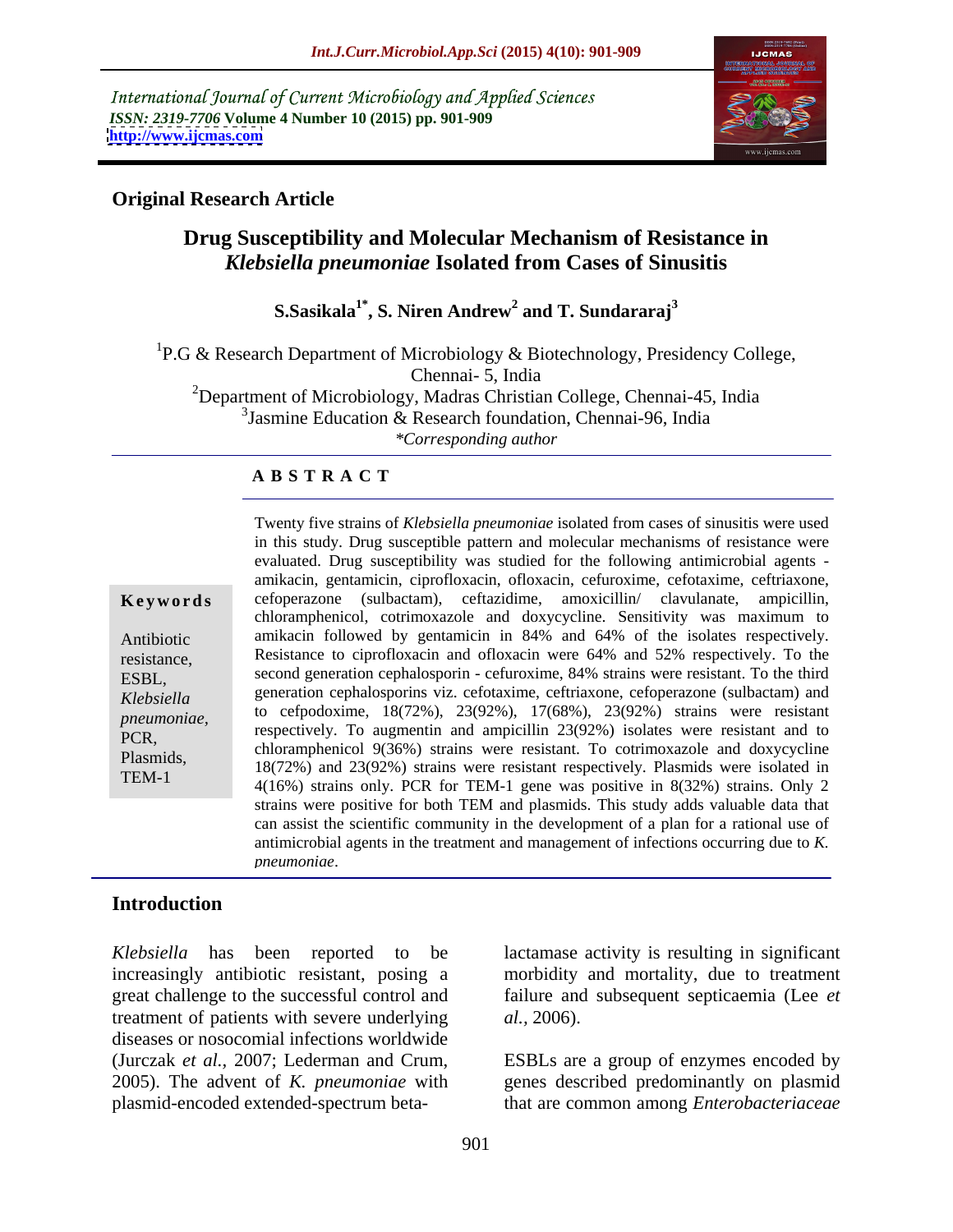(Poole, 2004). Although most ESBLs are **Materials and Methods** mutants of temoneira (TEM) and sulfhydryl variable (SHV) enzymes, the cefotaximase Clinical samples (CTX-M) type-lactamases which have

evolutionary families based on amino acid

TEM and sulphydryl variable SHV were the major types. However, CTX-M type is more common in some countries (Paterson, 2003). Although complete mechanisms of *K. pneumoniae* virulence are still lacking, the The clinical samples were cultured in molecular underpinnings of pathogenicity in appropriate media. *Klebsiella pneumoniae* multiple-resistance for such pathogenic bacteria are generally regarded as plasmid mediated (Hastings, 2004; Shen *et al.,* 1991). The organisms that were identified as 2008). *Klebsiella* species were stored in Brain

Plasmids have been considered the causative further study. agents because of their ability to acquire antibiotic resistance in different species and can lead to rapid spread of antibiotic resistance (Levy and Marshall, 2004). Determination of ESBL genes by molecular techniques in ESBL producing bacteria and supply useful data about their epidemiology

determine the antimicrobial resistance cefoperazone- sulbactam (30ug), ESBL encoding gene TEM1 was determined cotrimoxazole (75µg) and doxycycline

## **Materials and Methods**

### **Clinical samples**

become important, originated from  $\beta$ - A total of 200 non-repetitive clinical lactamases found in environmental species samples collected during the period, June of the genus *Kluyvera*, and this enzyme 2007 to January 2010, from the patients hydrolyzes cefotaxime and cefriaxone but is attending the Diagnostic Nasal Endoscopy weakly active against ceftazidime (Bonnet *et*  section of the Out Patient (OP), Department *al.,* 2004; Perez, 2007). of Ear, nose and throat (ENT), General At present, there are more than 300 different study. Endoscopic pus samples were ESBL variants, and these have been collected from the middle meatus region, in clustered into nine different structural and sterile transport medium, after obtaining due sequence. The authorities. Samples collected were Hospital, Chennai, were included in the permission from the concerned health authorities. Samples collected were immediately transported to the laboratory and processed.

## **Bacterial identification**

were isolated and identified by performing standard biochemical tests (Balows *et al.,* Heart Infusion agar in air tight vials for further study.

### **Antimicrobial susceptibility**

their pattern of antimicrobial resistance can guidelines (CLSI, 2010). The following and risk factors associated with these method (Bauer, *et al.* 1966) - amikacin (30 infections (Jain *et al.*, 2008). <br>  $\mu$ g), gentamicin (10  $\mu$ g), ciprofloxacin (5 The objectives of this study were to cefotaxime  $(30\mu g)$ , ceftriaxone  $(30\mu g)$ , profiles of *K. pneumoniae* strains isolated ceftazidime (30µg), augmentin (30 µg), from sinusitis patients. The presence of ampicillin  $(10 \mu g)$ , chloramphenicol  $(30 \mu g)$ , by PCR. Plasmid presence was also noted. (30µg) from Hi-Media Laboratories, BD Antimicrobial susceptibility of all the isolates obtained was performed by the disc diffusion method according to the CLSI antibiotics were tested by the disk diffusion  $\mu$ g), ofloxacin (5 $\mu$ g), cefuroxime (30 $\mu$ g), cefoperazone- sulbactam (30µg),  $cotrimoxazole$  (75 $\mu$ g) and doxycycline Diagnostics Pvt Ltd, India.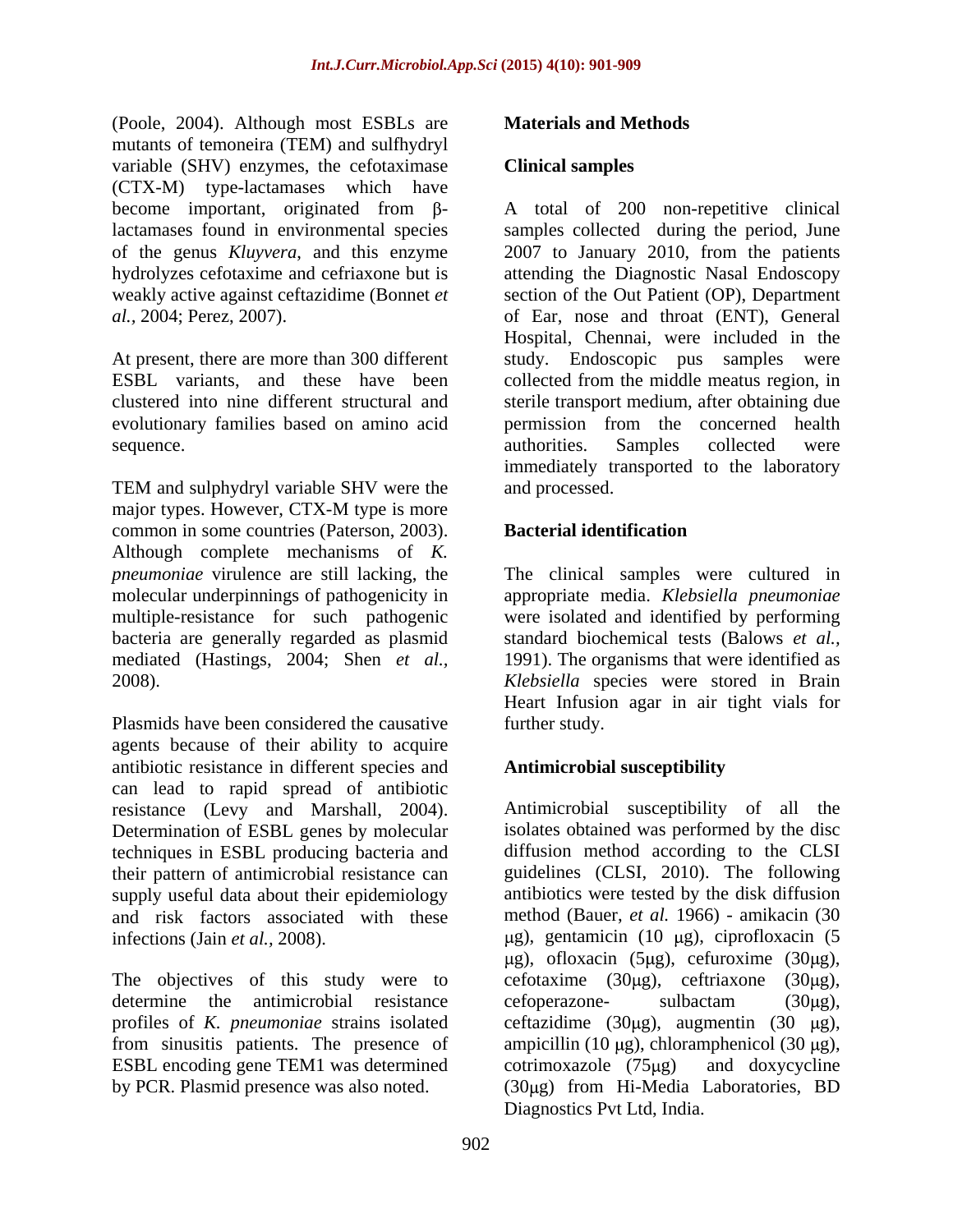ESBL producing isolates were characterized centrifugation at 10000 X g for 5 minutes. phenotypically for ESBL production using The cell pellets obtained were washed with double disc synergy test (DDST) as recommended by the Clinical Laboratory 1000µl of Tris EDTA buffer and boiled for Standards Institute (CLSI) [CLSI 2006]. The 2 minutes in a microwave oven. Cell debris test was done by using both cefotaxime was removed by centrifugation at 10,000  $(30\mu g)$  and ceftazidime  $(30\mu g)$  alone and in rpm for 10 minutes and the supernatant combination with clavulanic acid.  $A > 5$  mm containing the template DNA was used for increase in zone diameter for either PCR assay. antimicrobial agent tested in combination

A total of 25 isolates of *Klebsiella*  amplified products and they were visualized *pneumoniae,* exhibiting phenotypic traits compatible with ESBL production as described in a recent consensus paper **Results and Discussion** (Cornaglia *et al.,* 2007) were examined for the target gene was carried out using isolates using disk diffusion tests bacterial cell lysate as the source of template DNA. *Klebsiella pneumoniae* cells which inoculated into LB broth and kept for isolates 12%) followed by chloramphenicol

**ESBL detection** overnight incubation in the shaker incubator. The bacterial cells were pelleted by Tris EDTA buffer and were resuspended in PCR assay.

with clavulanic acid versus its zone when The amplification was performed in a tested alone was taken as positive result for thermocycler (Eppendorf Master Cycler ESBL production. Personal, Germany) Amplifications were **Plasmid DNA extraction** primer mix, 12.5 µ of the master nucleotide Extraction of plasmid DNA was done for all added in each reaction of 25µl, made up the 25 strains. Plasmid DNA extraction from with nuclease free water. The cycling bacterial cell pellets was performed by alkali conditions were: initial denaturation step at lysis method. Plasmids obtained were 94 °C for 2 min, 30 cycles of denaturation at electrophoresed through 1% agarose gel 94 °C for 1 min, annealing at 54 °C for 1 with ethidium bromide and bands were min, and elongation at 72 °C for 1.5 min. visualized under UV light. After a final elongation step of 5 min at **PCR detection of ESBL-encoding blaTEM** electrophoresed through 1.5% agarose gel carried out in  $0.2$  ml tubes. Two  $\mu$ l of the mix, 3µl of the sample supernatant were 72°C, the amplification products were obtained. The PCR products were electrophoresed through 1.5% agarose gel with ethidium bromide, to resolve the under UV light.

# **Results and Discussion**

carriage of blaTEM1 by PCR assays. This ESBLs have become a widespread serious was described previously using problem. These enzymes are becoming oligonucleotides blaTEM1A-F 5'ATG AGT increasingly expressed by many strains of ATT CAA CAT TTC CG --3 and pathogenic bacteria with a potential for blaTEM1B-R5'-CTG ACA GTT ACC AAT dissemination. A total of 25 strains obtained GCT TA -3' which yielded a product of 867 from sinusitis patients were used in the bp (Rasheed *et al.,* 1997). Amplification of study. Antibiotic resistance profiles of the was grown overnight at 37°C on Luria augmentin and doxycycline (23 isolates, Bertani agar (LB Agar) were picked up, 92%) and least resistant to amikacin (3 isolates using disk diffusion tests demonstrated that the isolates were highly resistant to ceftriaxone, ceftazidime,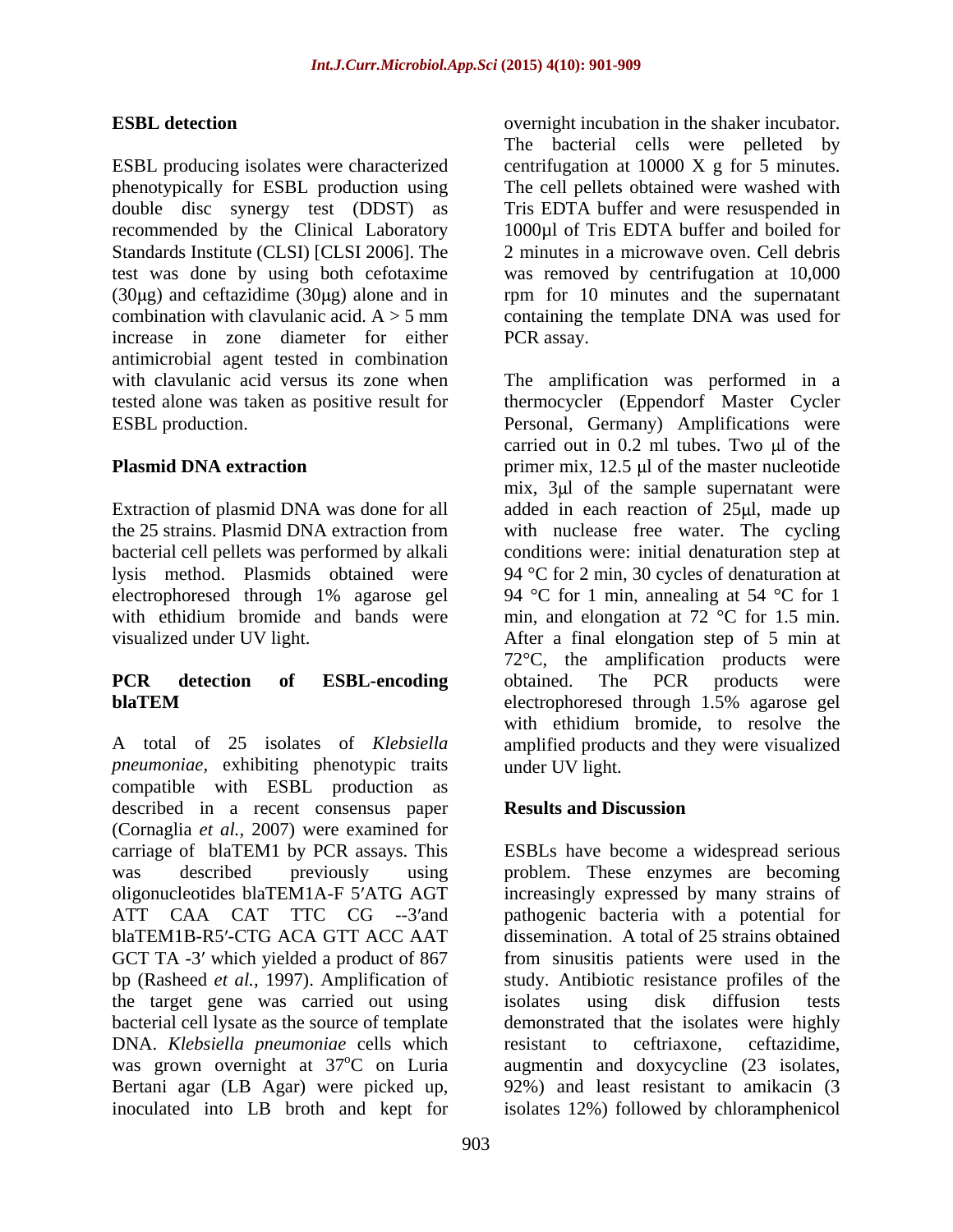sensitivity to ampicillin. The resistance rates (2009) reported ESBL production was 32%. for other antibiotics are listed in table 1. On the contrary in various other studies,

The resistance rates for amikacin and gentamic in were  $3(12\%)$  and  $9(36\%)$ Malaysian hospital but over a 4-year period. (combined gentamicin and amikacin) was 42.5 %. These figures are in sharp contrast to our study.

and ceftriaxone were lower than those in the specialized equipment and expertise study carried out in 1999 (Parasakthi *et al.,* (Loh *et al.,* 2007). Fluctuating resistance cephalosporins (combined ceftazidime, ceftriaxone and cefotaxime were reported. In contrast our study showed resistance rates of ESBLs -  $21.2\%$  &  $42.85\%$  (Menon T et 23(92%), 17(68%), 23(92%) resistant different rates of ESBLs- 2 6.53% & rates of 58 %, 45% and 74 %, respectively

Among the 25 *K. pneumoniae* strains, 16(64%) were MDR (i.e. resistant to three or

and gentamicin (9 isolates 36%). Majority more classes of antimicrobial agents). In the (23 of 25, or 92 %) of the strains showed study conducted by King Ting Lim *et al.* (2009) reported ESBL production was 32%. On the contrary in various other studies, ESBL production rate varies from 17% to 70% (Meeta Sharma *et al.,* 2013).

respectively which were however, lower In present study endoscopic pus samples than those in the earlier studies on *K.*  were the major source of ESBL. In a study *pneumoniae* strains from Malaysia in 1999 conducted by Meeta Sharma, (2011) (Parasakthi *et al.*, 2000) and 2000–2004 respiratory tract samples (63.83%) were the (Loh *et al.,* 2007). Researchers also reported major source of ESBL producing strains the resistance rates from another public followed by stool samples, urine, body fluid, They showed that the resistance rate for urine was the major source of ESBL combined amoxicillin clavulanic acid and producers (Saba *et al.,* 2012). The rate of ampicillin- sulbactam was 58.4% whereas MDR *K. pneumoniae* strains in Malaysia is the resistance rate for aminoglycosides relatively low (53 %) when compared to the pus and blood. However, in other studies 94% MDR rate reported in India (Manchanda *et al.,* 2005).

The resistance rates of *K. pneumoniae* to the molecular methods appear sensitive, but are third generation cephalosporins- ceftazidime expensive, time consuming and require 2000) but were higher than those in the definitive identification is possible only by study carried out for the years 2000–2004 molecular detection methods. Keeping in rates of 18–21% to third-generation investigated on *K. pneumoniae* to look for for cefotaxime, ceftriaxone, cefoperazone- *al.* 2006, Padma M *et al.* 2006). Similarly sulbactam and cefpodoxime of 18(72%), two studies in 2012 from Davangere showed respectively by Loh *et al.,* (2007).The 37.23%. It has been already reported that resistance rates of the Malaysian *K.*  incidence of ESBLs differs not only across *pneumoniae* strains to amikacin, the country but from institute to institute chloramphenicol and trimethoprim (Eshwar singh *et al.,* 2012). The incidence sulfamethoxazole were also lower than those of ESBLs in Manipal has actually decreased of strains isolated from Thailand (resistance over the years from 41% in 2007 to 27.39% (Chaikittisuk Munsrichoom, 2007). ESBL producing *Klebsiella* around the Nuesch & Hachler reported that although specialized equipment and expertise (Nuesch and Hachler, 1996). However, view this scenario, the current study was the presence of TEM gene. Two studies from Chennai in 2006 show different rates of ESBLs - 21.2% & 42.85% (Menon T *et*  different rates of ESBLs- 2 6.53% & in 2009 (Shobha *et al.,* 2009). Prevalence of world varies between 3%–8% to 100% (Cristina, 2011).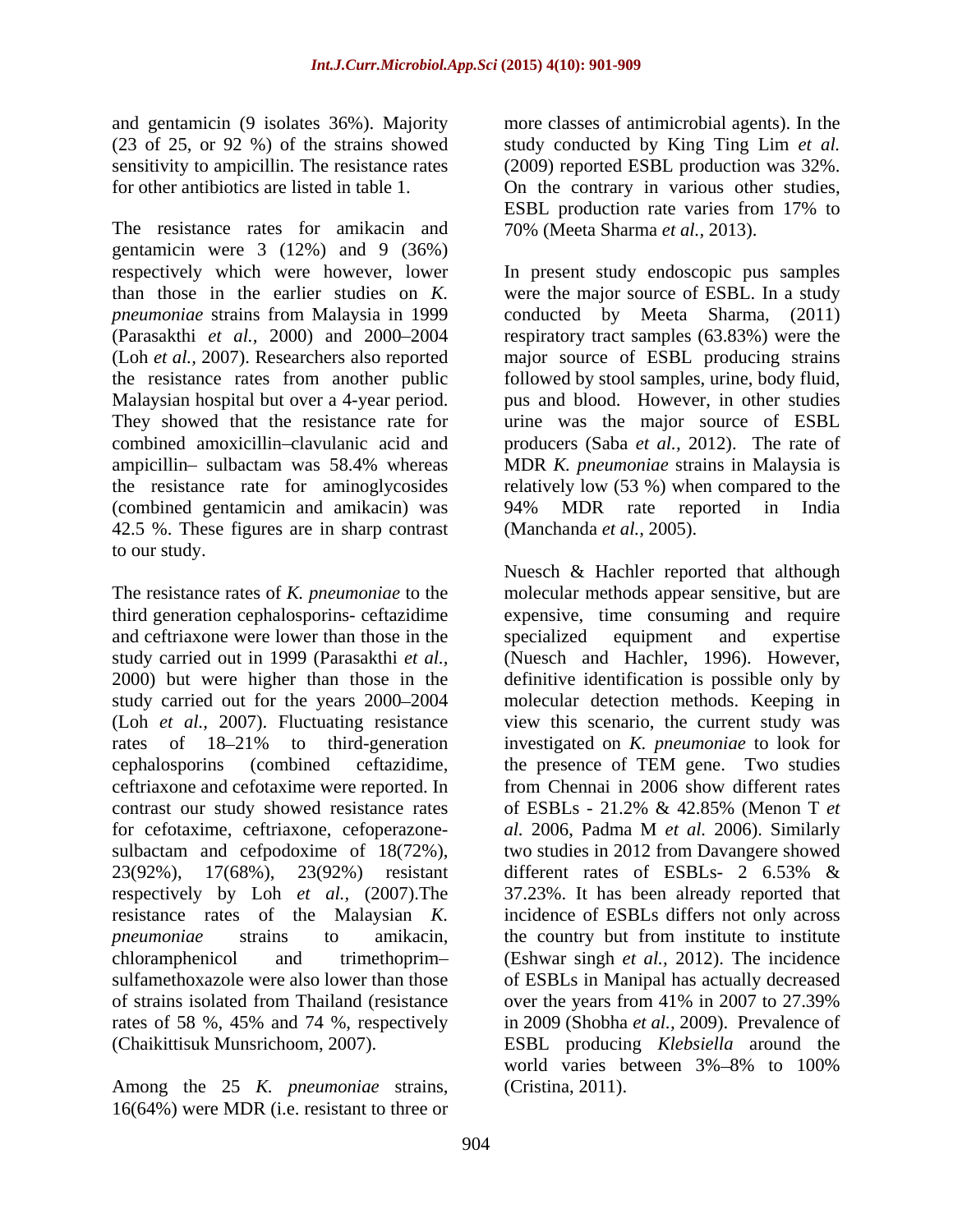| <b>Antibiotics</b>      | <b>Resistant</b> | Intermediate | <b>Sensitive</b> |
|-------------------------|------------------|--------------|------------------|
| Amikacin                | 3(12%)           | 1(4%)        | 21(84%)          |
| Gentamicin              | 9(36%)           | $0(0\%)$     | 16(64%)          |
| Ciprofloxacin           | $16(64\%)$       | 3(12%)       | 6(24%)           |
| Ofloxacin               | 13(52%)          | 2(8%)        | $10(40\%)$       |
| Cefuroxime              | 21(84%)          | 2(8%)        | 2(8%)            |
| Cefotaxime              | 18(72%)          | 6(24%)       | 1(4%)            |
| Ceftriaxone             | 23(92%)          | $0(0\%)$     | 2(8%)            |
| Cefoperazone -sulbactam | 17(68%)          | 5(20%)       | 3(12%)           |
| Ceftazidime             | 23(92%)          | 1(4%)        | 1(4%)            |
| Augmentin               | 23(92%)          | $1(4\%)$     | $1(4\%)$         |
| Ampicillin              | 23(92%)          | 1(4%)        | 1(4%)            |
| Chloramphenicol         | 9(36%)           | 4(16%)       | 12(48%)          |
| Cotrimoxazole           | 18(72%)          | 2(8%)        | 5(20%)           |
| Doxycycline             | 23(92%)          | 2(8%)        | $0(0\%)$         |

**Table.1** Antimicrobial susceptibility profile of the 25 *K. pneumoniae* isolates used in the study

**Fig.1** Amplification with blaTEM lane 1: 100 bp ladder, lane 4-6 samples, lane 3 positive control and lane 2 negative control

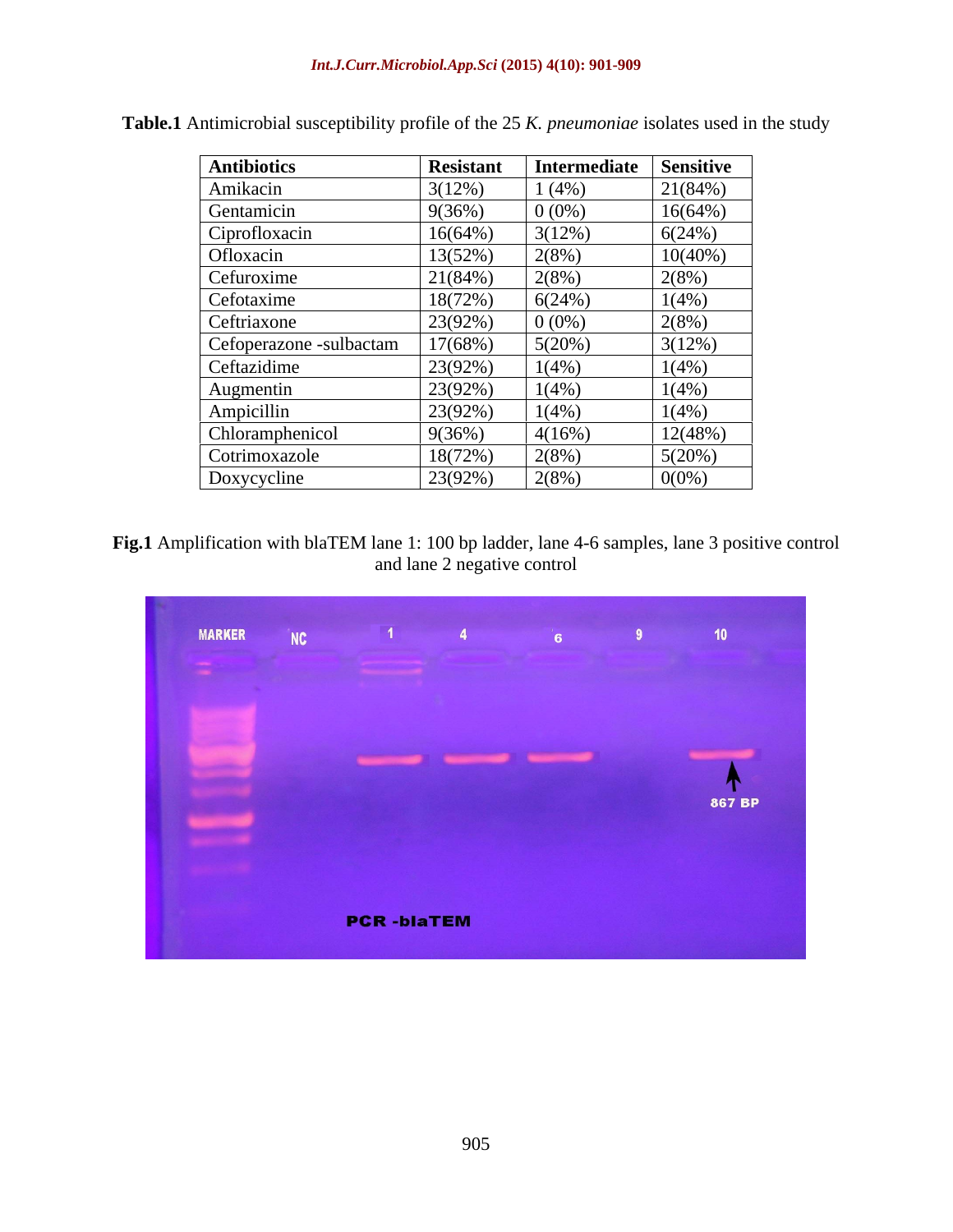

**Fig.2** Agarose gel demonstrating the presence of plasmids ranging from 90 to100 Kb

Using specific primers, PCR was carried out on the genomic DNA of the 25 *K.*  Ting Lim *et al.* (2009) majority of the

In another study from Turkey the most lactamase (VEB, 1.6%) (Nazik, 2011). Thus, detection and identification of beta blaSHV appeared to be more common among Malaysian *K. pneumoniae* strains epidemiological investigation of even though blaCTX-M is now reported to antimicrobial resistance. Reporting of ESBL be the most prevalent ESBL gene

906

**PCR detection of ESBL-encoding gene** worldwide, replacing TEM and SHV blactamases in many European countries (Livermore *et al.,* 2007).

*pneumonia* strains for the ESBL-encoding Of the 25 ESBL positive *K. pneumoniae* genes: blaTEM-1. One third of the strains (8 isolates 15 harboured TEM-1 gene (Figure of 25) showed positive amplification for 1). A study by Grover *et al* (2006) on blaTEM-1 (Figure 1). According to King – phenotypic and genotypic methods of ESBL ESBL-positive isolates from Malaysia method of ESBL detection. Preliminary harbored TEM-1 (88%), which is quite high plasmid analysis results indicated that 21 of as compared to this study the *K. pneumoniae* strains had not harboured frequent  $\beta$ -lactamase type was CTX-M in the other 4 *K. pneumoniae* strains and (92%), followed by TEM (39%), SHV (5%) and Vietnamese extended-spectrum beta-these plasmids (Figure 2). Molecular even though blaCTX-M is now reported to antimicrobial resistance. Reporting of ESBL detection concluded PCR to be a reliable any plasmids. Plasmids of sizes ranging from 90 to 100 kb were, however, detected efforts are on-going to further characterize detection and identification of beta lactamases would be essential for a reliable epidemiological investigation of antimicrobial resistance. Reporting of ESBL producing isolates from clinical samples is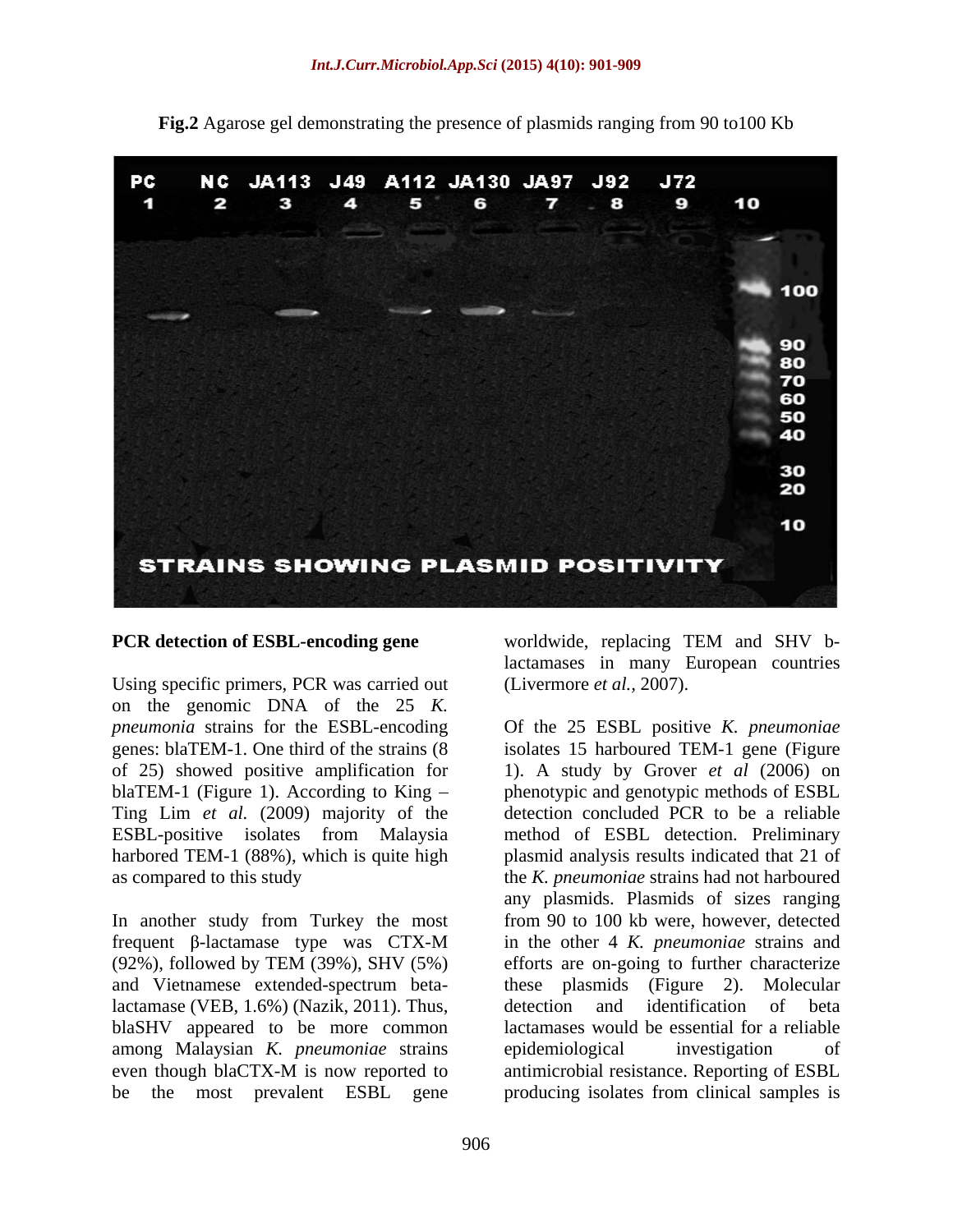useful for the clinicians to select appropriate antibiotics for the treatment of ESBL precaution to prevent the spread of these 2012. Extended-spectrum beta-

- Balows, A., Hausler, WJ., Herrmann, KL., Isenberg, HD., Shadomy, HJ., 1991. Manual of clinical microbiology,  $5<sup>th</sup>$
- Bauer, A.W., Kirby, W.M.M., Sherris, J.C., 565. single disc method*. Am. J. Clin.*
- Bonnet, R. 2004. Growing group of
- Chaikittisuk, N., Munsrichoom, A. 2007. *Klebsiella pneumoniae* in children at
- Clinical and Laboratory Standards (CLSI), 2006. Institute Performance Standards J. Med. Res. 128: 759–64.
- Clinical and Laboratory Standards Institute
- Cornaglia, G., Akova, M., Amicosante, G., Cantón, R., Cauda, R., Docquier, J.D.,

factors in *Enterobacteriaceae*. *Nature,* 208: 239 241.

- producing strains and to take proper Cristina, MF, William, AF, Nayane, CO. resistant organisms to other patients. lactamase producing bacteria isolated **Reference** State of Amazonas, Brazil. *Briz. J.* 2012. Extended-spectrum betafrom Haematologic patients in Manaus, *Microbiol*., 42, 1076-1084.
	- th Resistance Pattern in Escherichia coli edn., ASM Press, Washington, DC. Pp. 1364. NCCLS method. *RJPBCS,* 3(1): 559 Eshwar Singh, R., Raghukumar, K.G,. Veena, M. 2012. ESBL Production: and Klebsiella pneumoniae, A Study by 565.
	- Turuck, M. 1966. Antibiotic Grover, S.S., Sharma, M., Chattopadhya, D., susceptibility testing by a standardized Kapoor, H., Pasha, ST., Singh, G. *Pathol.,* 45: 493–496. *Pathol.,* 45: 493–496. *Pathol.,* 45: 493–496.  $extended-spectrum$   $\beta$ -lactamases: the pneumoniae: Emergence of high CTX-M enzymes. Antimicrob. Agents Chemother., 48(1): 1–14. energy generation cephalosporins. *J. Infect.* Phenotypic and genotypic detection of ESBL mediated cephalosporins resistance in Klebsiella pneumoniae: Emergence of high resistance against cefepime, the fourth 54: 279 288.
	- Extended-spectrum blactamase Hastings, I.M. 2004. The origins of anti producing *Escherichia coli* and malarial drug resistance. *Trends Parasitol.,* 20: 512–518.
	- Queen Sirikit National Institute of Jain, A., Mondal, R. 2008. TEM & SHV Child Health. *J. Infect. Dis.* genes in extended spectrum-lactamase *Antimicrob. Agents,* 24: 107–115. producing *Klebsiella* species & their Jain, A., Mondal, R. 2008. TEM & SHV producing *Klebsiella* species & their antimicrobial resistance pattern. *Indian J. Med. Res.* 128: 759 64.
	- for antimicrobial Disc tests; Approved Jurczak, A., Kordek, A., Grochans, E., Standards, 9th edn, CLSI Document Giedrys-Kalemba, S. 2007. Clinical M2-A9, 26(1). Wayne PA. and microbiological characteristics of (CLSI), 2010. Performance Standards intensive care unit. *Adv. Med. Sci.,* 52: for Antimicrobial Susceptibility 30–33. hospital infections in the neonatal  $30 - 33$ .
	- Testing; 20<sup>th</sup> Informational Supplement King, T.L., Chew C.Y., Rohani, M.Y., (update). Wayne, PA. M100-S20-U, Ganeswrie, B., Kwai, L.T., Kumar, 30, 15. M.S., Lakshmi, V., Rajagopalan, R. 2006. *Ind. J. Med. Microbiol.,* 24(3): 208 211.
	- Edelstein,M., Datta, N., King-Ting Lim, Rohani Yasin, Chew- Kontomichalou, P. 1965. Penicillinase Chieng Yeo, Savithri Puthucheary, synthesis controlled by infectious R Kwai-Lin Thong, 2009. Chieng Yeo, Savithri Puthucheary, Kwai-Lin Thong, 2009. Characterization of multidrug resistant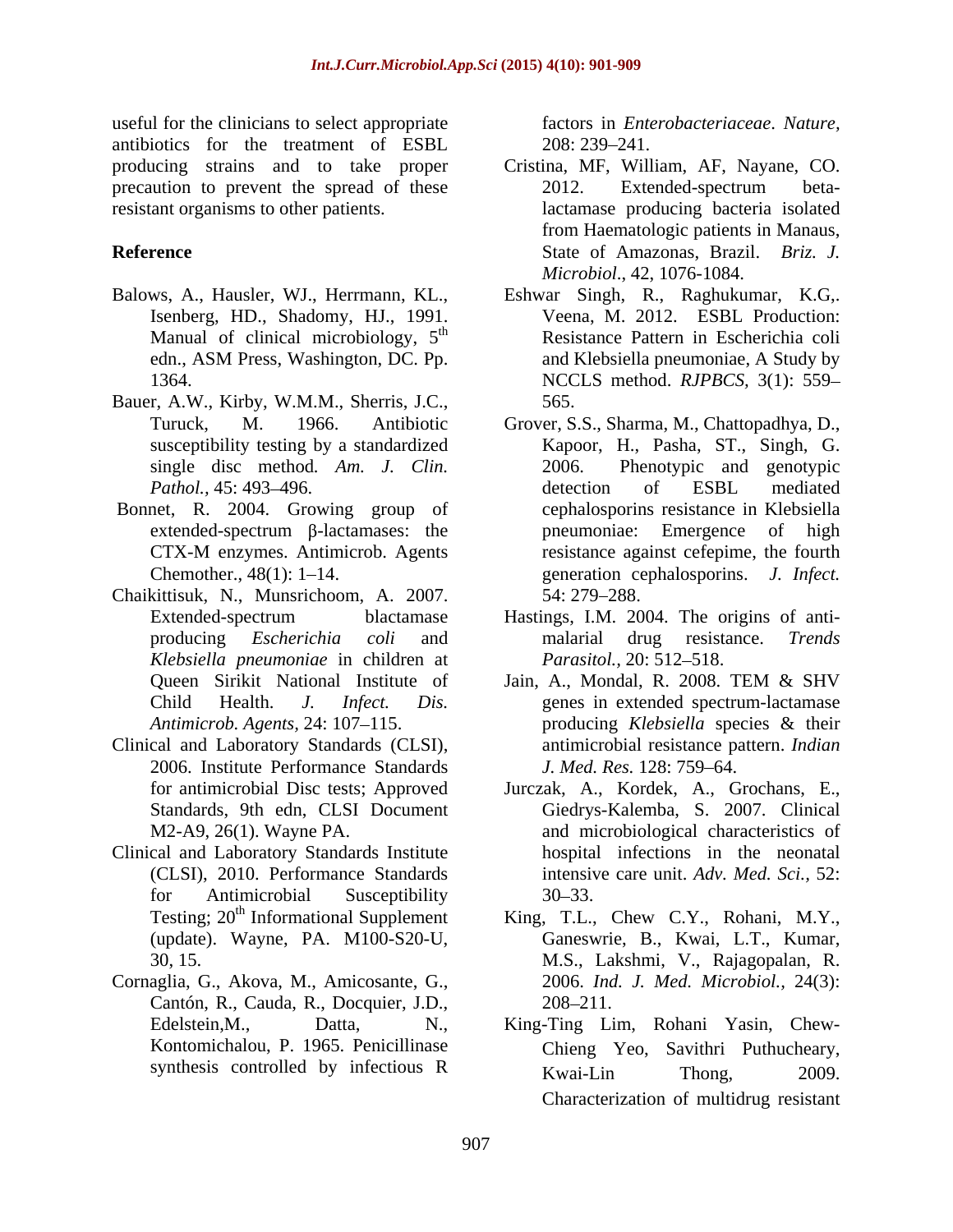Article ID 165637, 10 pages. Meaton M. Correl S.D. Kennet A

- Lederman, E.R., Crum, N.F. 2005. Pyogenic liver abscess with a focus on *Klebsiella pneumoniae* as a primary pathogen: an char- acteristics. *Am. J. Gastroenterol.,*
- Lee, J.H., Bae, I.K., Hee, L.S. 2010. New emerging antibiotic resistance. Med
- Lee, S.Y., Kotapati, S., Kuti, J.L., Nightingale, C.H., Nicolau, D.P. 2006. Impact of extended-spectrum betalactamase-producing *Escherichia coli* outcomes and hospital costs: a matched cohort study. *Infect. Control Hosp.*
- Levy, S.B., Marshall, B., 2004. Antibacterial challenges and responses. *Nat. Med.,*
- Characterization of Multidrug Resistant Isolates from Hospitals in Malaysia. *J.* Nuesch-Inderbinen, M.T., Hachler, *Biomed. Biotechnol.,* 165637: 1-10.
- Livermore, D.M., Canton, R., Gniadkowski, M., Nordmann, P., Rossolini, G.M., Zdanowicz, I.K., *et al.* 2007. CTX-M: changing the face of ESBLs in Europe.
- Loh, L.C., Chin, H.K., Chong, Y.Y., extended spectrum β-lactam resistance *pneumoniae* respiratory strains from

ESBL-producing *Escherichia coli* 2000 to 2004 in a Malaysia hospital: isolates from hospitals in Malaysia. *J. Biomed. Biotechnol.,* 2009(2009), antibiotics consumption. *Singapore*  characteristics and relation to hospital *Med. J.,* 48: 813–818.

- <http://dx.doi.org/10.1155/2009/165637><br>Thukral, S.S. 2005. Phenotypic emerging disease with unique clinical detection of extended spectrum beta-100: 322–331. 330–337. Manchanda, V., Goyal, S.R., Kumar, A., Thukral, S.S. 2005. Phenotypic characteristics of clinical strains of *Klebsiella pneumoniae* and evaluation of available phenotypic techniques for lactamases. *Indian J. Med. Res.,* 122: 330 337.
- definitions of extended-spectrum **Prevalence** and antibiogram of betalactamase conferring worldwide Extended Spectrum B-Lactamase Res Rev. (Epub ahead of print). bacilli and further molecular Meeta, S., Sati, P., Preeti S. 2013. Prevalence and antibiogram of  $Extended$  Spectrum  $\beta$ -Lactamase (ESBL) producing Gram negative bacilli and further molecular characterization of ESBL producing *Escherichia coli* and *Klebsiella* spp. *J. Clin. Diagn. Res.,* 7(10): 2173-2177.
- and *Klebsiella* species on clinical Nalini, S., Thirunarayan, M.A. 2006. Menon, T., Bindu, T., Kumar, C.P.G., *Ind. J. Med. Microbiol.,* 24(2): 117 120.
- *Epidemiol.,* 27: 1226 32. Nazik, H., Bektore, B., Ongen, B., Lktaç, resistance worldwide: causes, Plasmid-mediated quinolone resistance 10: 122–S129. isolates from two teaching hospitals in Lim, K.T., Yasin, R., Yeo, C.C., Turkey: Coexistence of TEM, SHV, Puthucheary, S., Thong, K.L. 2009. CTX-M and VEB-1 Type  $\beta$ -ESBL-Producing *Escherichia coli* M., Ozyurt, M., Nuray, K.N. 2011. genes in *Escherichia coli* urinary  $CTX-M$  and  $VEB-1$  Type  $\beta$ lactamases*. Trop. J. Pharm. Res.,*  $10(3)$ : 325–33.
	- Arlet, G., Ayala, J., Coque, T.M., molecular genetic method, and Nuesch-Inderbinen, F.H.K.H. 1996. Detection of genes 15 coding for extended-spectrum SHV beta-lactamases in clinical isolates by a molecular genetic method, and comparison with the Etest. *Eur. J. Clin. Microbiol. Infect. Dis., 15: 398-402.*
	- *J. Antimicrob. Chemother,* 59: 165 Padma, M., Lokeshwari, T.S., Uma, S., 174. Vijaylakshmi, K. 2006. Prevalence of Jeyaratnam, A., Raman, S., among bacteria causing hospital Vijayasingham, P., Thayaparan, T., infections - detection using PCR. *Sri*  Kumar, S. 2007. *Klebsiella Ramachandra J. Med.,* 1, 1.extended spectrum  $\beta$ -lactam resistance